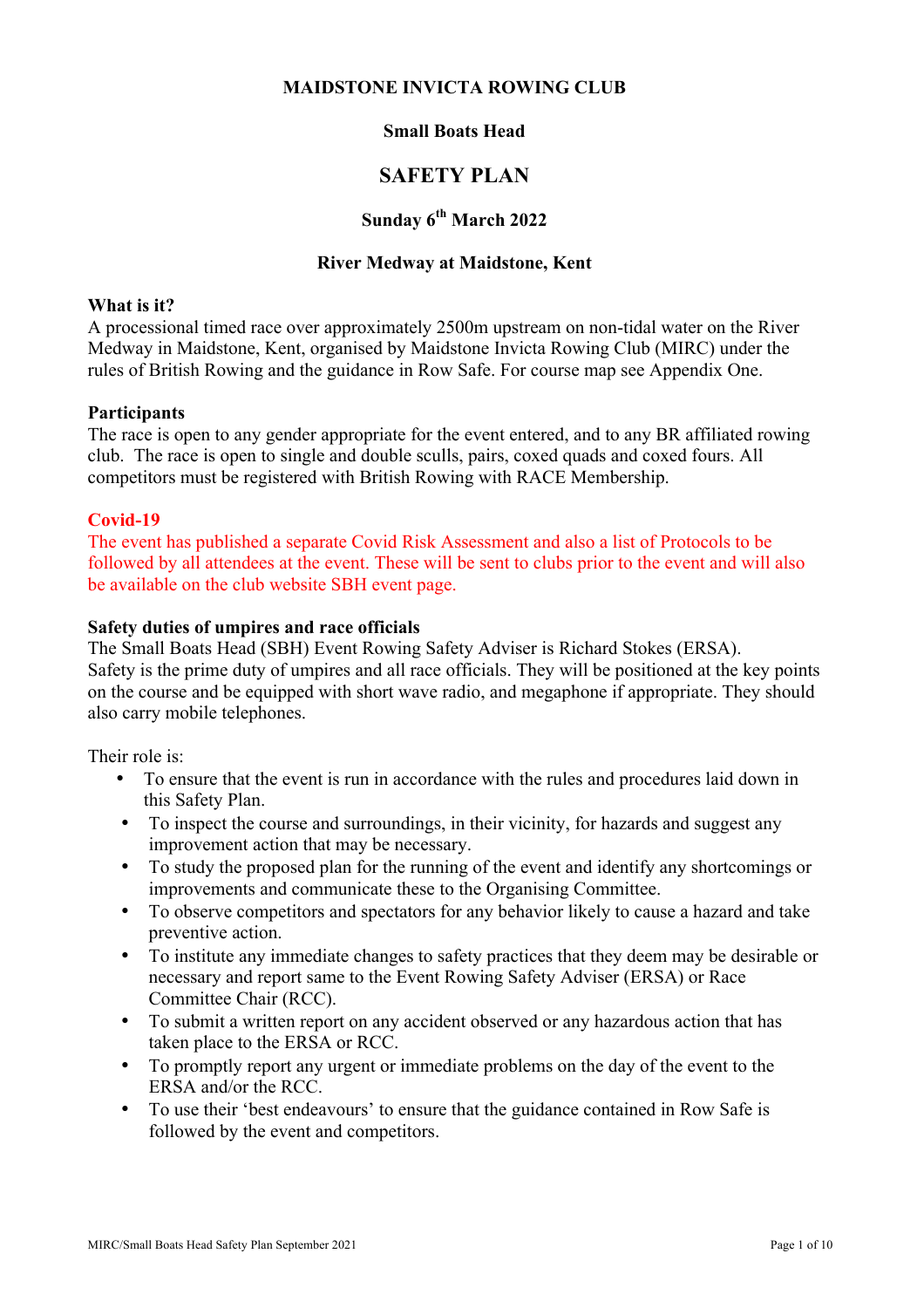#### **Training of officials**

As the SBH takes place on a single day, training in safety can only be carried out to a limited degree mainly with respect to specific hazards. The committee will therefore only use helpers who are competent for their tasks or, under strict supervision.

#### **Emergency Assistance**

If safety help or emergency services are needed the umpires and race officials on the spot should decide whether they should summon safety boat support either directly or via the RCC, or should dial 999. Preference is to contact the RCC by radio or phone (as he/she is best placed to direct assistance to the correct location), relaying if necessary via other umpires/officials, stating the type and location of the accident that has occurred and the help that is required. If summoning the emergency services the location should be clearly stated by reference to the nearest road access e.g. 200m from Moncktons Lane going towards Allington Lock, or, at Springfield 200m from Moncktons Lane towards Maidstone etc.

#### **Vehicle access points to the course**:

- **Race start**: Lock Lane, Forstal Road, ME14 3AU, 500m upstream from Malta Inn. Town/Towpath side.
- Allington Marina, Castle Road, ME16 0NH. **Opposite start area**.
- Fords Wharf (Sewage Works), Buckland Lane, ME16 0BP. Far bank side. **First bend.**
- **Mid course**: Moncktons Lane, ME14 2PY. Town/Towpath side.
- **Opposite the Rowing Club**: LA Fitness (also entrance to Whatman Park) ME16 0SN.
- **MIRC Clubhouse**: James Whatman Way, ME14 1LQ. Town/Towpath side.
- **Race finish**: Archbishops Palace, Bishops Way, ME15 6YE. Town/Towpath side.

#### **First Aid**

First Aid will be provided by a qualified First Aider, Leighton Cooley, positioned at MIRC Clubhouse with access to the course via a bike if needed and who will be in radio communication with the RCC and race officials.

#### **Casualty Department**

The nearest is at Maidstone Hospital, Hermitage Lane, Barming, reached via the A26 Tonbridge Road or via the A20 London Road.

**Telephone 999** in an emergency and state which service is required.

#### **Safety Boats**

Safety boats will be positioned on the course, and should all have equipment bags as per the British Rowing Row Safe guidelines and survival blankets. Drivers should be RYA level 2 qualified or have been approved by the Organising Committee as competent. Locations of safety boats are shown in Appendix Two. There will be a minimum of three safety boats positioned at the start, mid course and finish. Safety boats will be equipped with radios and can be summoned by a course umpire/marshal or the RCC as appropriate.

#### **Row Safe**

All competing boats and crews are expected to comply with the minimum standards set out in the British Rowing 'Rules of Racing' and the guidance in 'Row Safe'. A race Control Commission will be in place to carry out a random check on boats and will prevent crews boating if necessary. Particular attention will be paid to bowballs (in good condition), heel restraints (shoe heel not able to rise higher than horizontal to the shoe fixing to the stretcher), steering, lifejackets (no self inflating lifejackets in front-loader boats and properly fastened) and appropriate crew clothing. This however does not relieve coaches and clubs from their responsibility to enter only competent crews and "safe" boats that are able to deal with all prevailing conditions and potential race situations.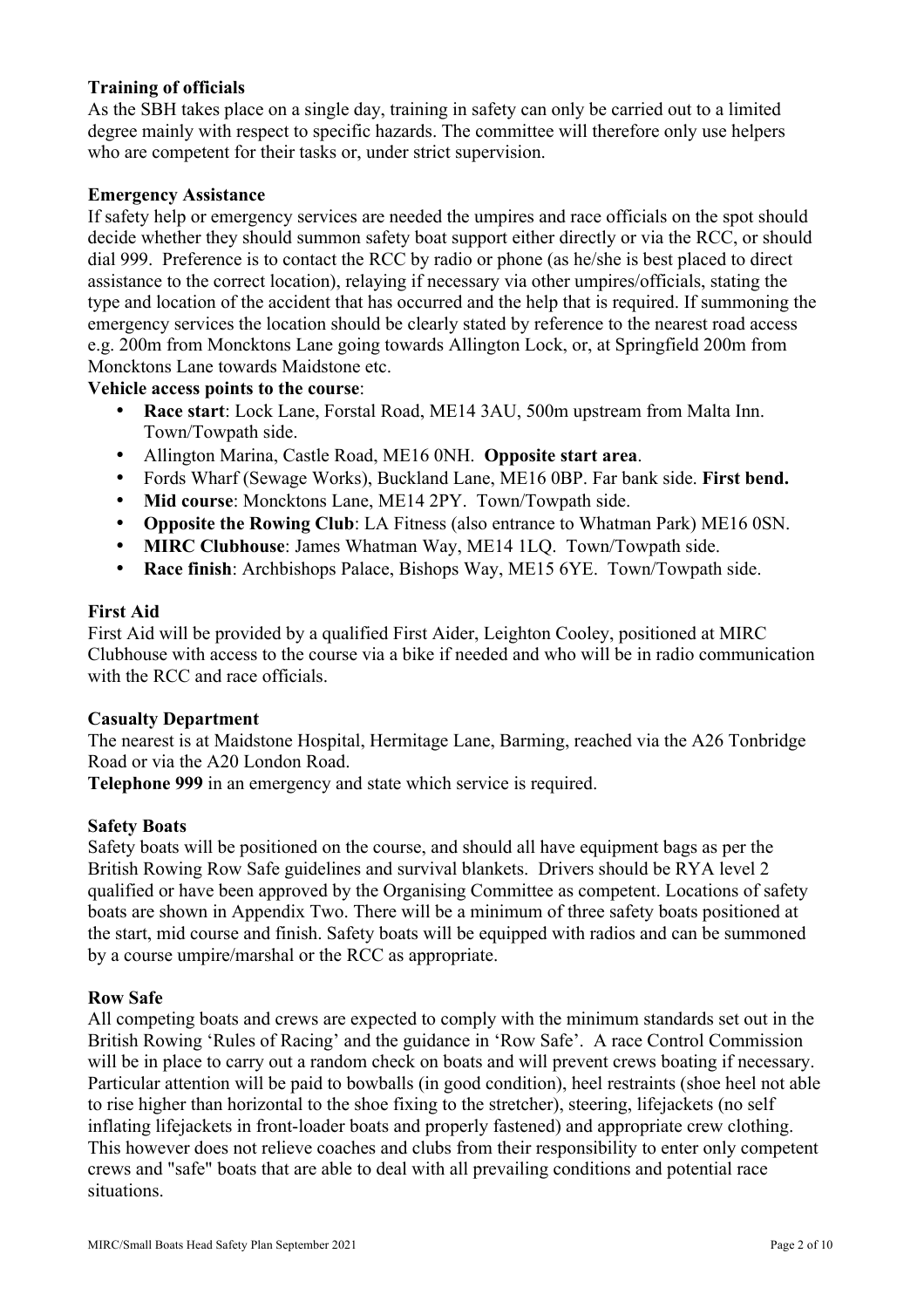**Hazards and Risk reduction.** These have been identified in the SBH Risk Assessment which is available on the SBH website page.

A summary together with the actions required is as follows:

- **Conditions on the day:** Weather conditions and water condition. Should the weather be particularly inclement a decision will be taken by the Race Committee Chair in consultation with the Event Rowing Safety Advisor as to whether the start of the event, or division, should be delayed or in an extreme case, cancelled. The condition of the water will be inspected and a decision taken by the RCC/ERSA as to whether conditions are suitable for the event to proceed. In the event of a thunderstorm the Race Committee will use the 30/30 criteria to decide on whether to suspend and when to restart racing. • **Movement of boats within the trailer park, boathouse area and launching area:**
- Marshals will be responsible for ensuring that boats are bought to the launching area in an orderly fashion with boats for launching kept back from the ramp gates until those coming off the water are clear. Supporters and others must be warned to keep clear. Marshals must ensure that boats are launched without delay and not left unattended. Adjustments must be carried out away from the launching area.
- **Moored boats:** Competitors should note that there are moored boats at various places along the river bank. Yellow buoys are positioned on the approach to the Ford's Wharf (Sewage Works) bend and on the bend opposite the club. Officials will be located in these areas to give warning to approaching crews if they foresee a danger of hitting a moored boat.
- **Capsize:** Should a capsize occur the nearest umpire/official shall contact a safety boat for assistance by a method agreed before the race with the RCC, meanwhile making the area safe by advising the RCC (who will give notice to all other officials), forewarning other competitors approaching the area and rendering assistance.
- **Other boat movements on the course or on the approaches:** The river is not subject to a closure. A Notice to Mariners will have been issued by the Environment Agency advising that the race is taking place and letters sent to boat owners and boatyards. All officials should be aware that a boat entering the course is possible and should it occur they must contact the RCC. Meanwhile request the boat to pull over, in a safe place, to allow the race to continue. In the event of non-cooperation, advise the RCC immediately and assess whether the race should be stopped.
- **Crews marshalling at the start and finish:** At the start, bank marshals will instruct competitors to form up in numerical order along either bank thereby keeping the centre of the river clear. At the finish, competitors must row clear of the finishing line and remain facing upstream as instructed by the marshals and indicated in the race circulation plan, until instructed by the marshals when it is safe to turn. The centre of the river must be kept clear for other boats finishing. Competitors disobeying this rule may incur a time penalty. See Appendix Three for Circulation Diagrams.

### **Dangerous behavior:**

Marshals, other officials and umpires should warn competitors whose behavior could impair the safety of themselves and others and details should be recorded. The Race Umpire must be informed. Persistent offences can be identified and appropriate disciplinary action taken which can include the disqualification of the competitor, crew or whole club concerned.

#### **Race Suspension:**

In the event that an incident arises which means that the division is not able to safely continue, then the following actions should be followed by race officials. A likely incident causing a suspension of racing will be either a capsize or collision (or both) which causes either a total or partial obstruction to the course. Under these circumstances the closest umpire must make a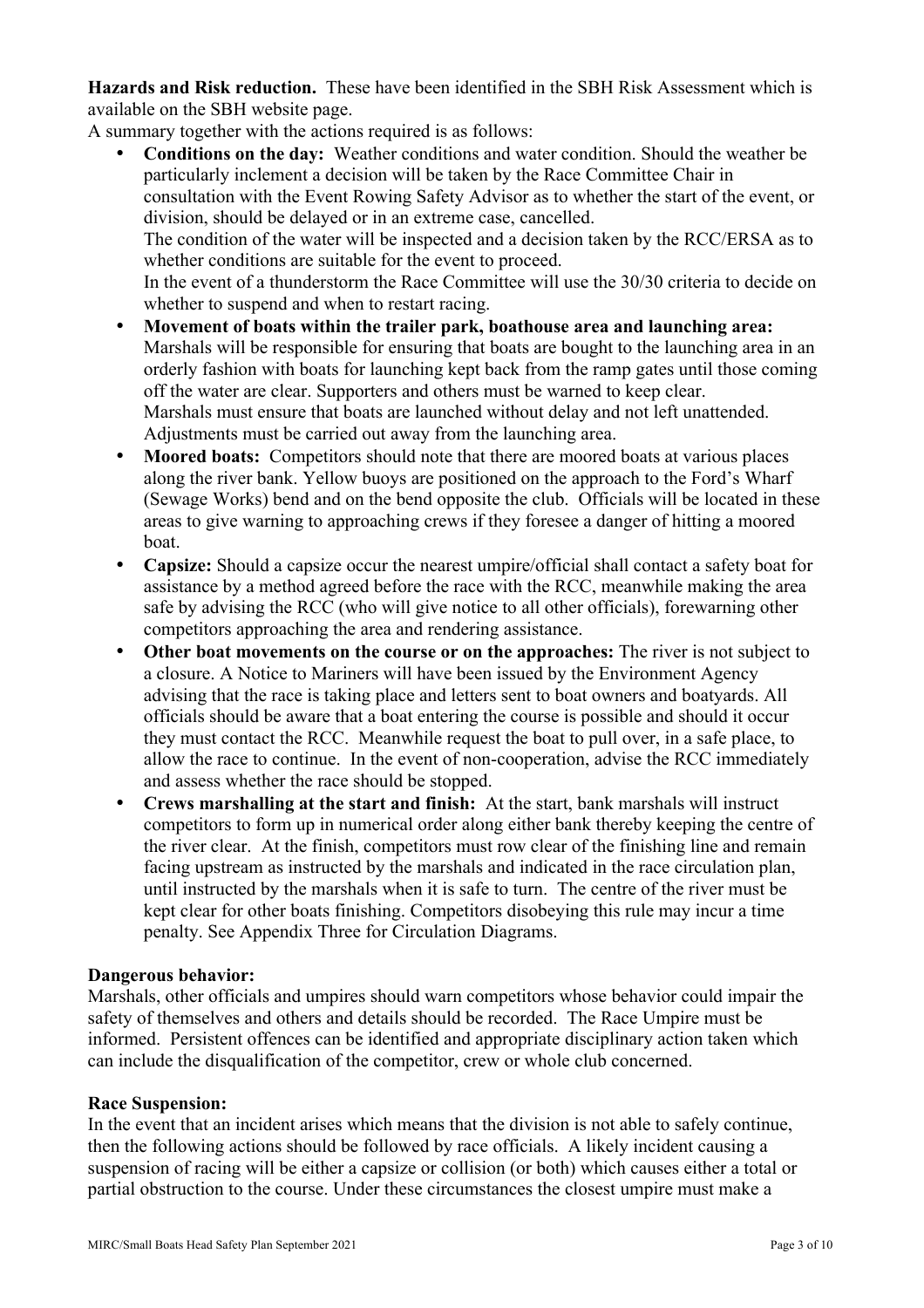decision as to whether racing can continue. If the obstruction is only partial it may be possible for racing to continue with boats being slowed and steered around the incident. This should only be considered if this presents no potential hazard to the rowers concerned in the incident. Also the umpire's first consideration must be to render assistance to the affected crews until additional assistance arrives, which may mean that he/she cannot keep an eye on other racing crews. If there is a judgement that racing can safely continue ensure that the start, safety boats and other umpires are aware of the incident and of the decision before rendering assistance to crews. Umpires on the start side of the incident should then warn crews as they pass of the incident ahead of them and the starter should hold back any further crews from starting until clarification that it is safe to proceed with the race.

In the event that the umpire on the spot decides that racing cannot safely continue (and this should always be the fall back decision which will be fully backed by the Race Committee) take the following action.

Put out blanket call to all locations – 'All Stations, All Stations'.

Give your umpire call sign (name) and location (eg Springfield Bridge).

State 'STOP RACING, STOP RACING, STOP RACING'

Give reason 'CAPSIZED CREW IN WATER, CAPSIZED CREW IN WATER' Ensure that at least one other umpire acknowledges and then you can get on to dealing with the incident on hand. Other umpires hearing this over the radio should take the following action. STARTER. Stop the start immediately

BANK UMPIRES. If you are umpiring on the start side of the incident instruct crews to stop racing and **paddle light** up the course taking their instructions from the bank. They should not stop completely unless they have to. If you are on the finish side of the incident you can allow racing to continue so times can be taken. Be aware that safety boats may be making their way along the course to the incident and that this may interfere with racing crews.

Once incident has been cleared, and it is safe to do so, the umpire on the spot should radio the start. The start umpire should then check in with the Chief Umpire that it is safe to restart the race and then get the start under way. Crews which were on the course and had to slow or stop will not be able to re-row the race unless it is possible to accommodate them in a later division.

### **Accident log:**

An accident log will be kept by the event secretary and officials/umpires shall provide written evidence to the Race Committee of any dangerous occurrence, warnings given etc. Accidents should be reported to BR via the online reporting system.

#### **Course safety:**

A plan of the course will be displayed at Crew Registration and at the boathouse, copies of which will be sent to each of the competing clubs with their entry details. The course will be inspected by the event secretary or other agreed person on the day of the event prior to the race commencing. Any new hazards identified will be added to the course plan at Crew Registration.

#### **Junior competitors and helpers**

Officials and representatives of the Clubs involved will be acting in 'Loco Parentis', and supervision will need to be more intense and careful because of the higher degree of risk, and the expectation of a high degree of care by parents and others that are responsible for them. Particular care must be taken to ensure that all equipment is in safe and full working order and that appropriate clothing is worn to provide adequate protection during the event. Competitors not suitably attired will not be allowed to compete. Clubs must ensure that Race Registration has a contact telephone number for a responsible club adult who is attending the race.

#### **Safety Plan**

A copy of this Safety Plan should be sent to each club with their entry details.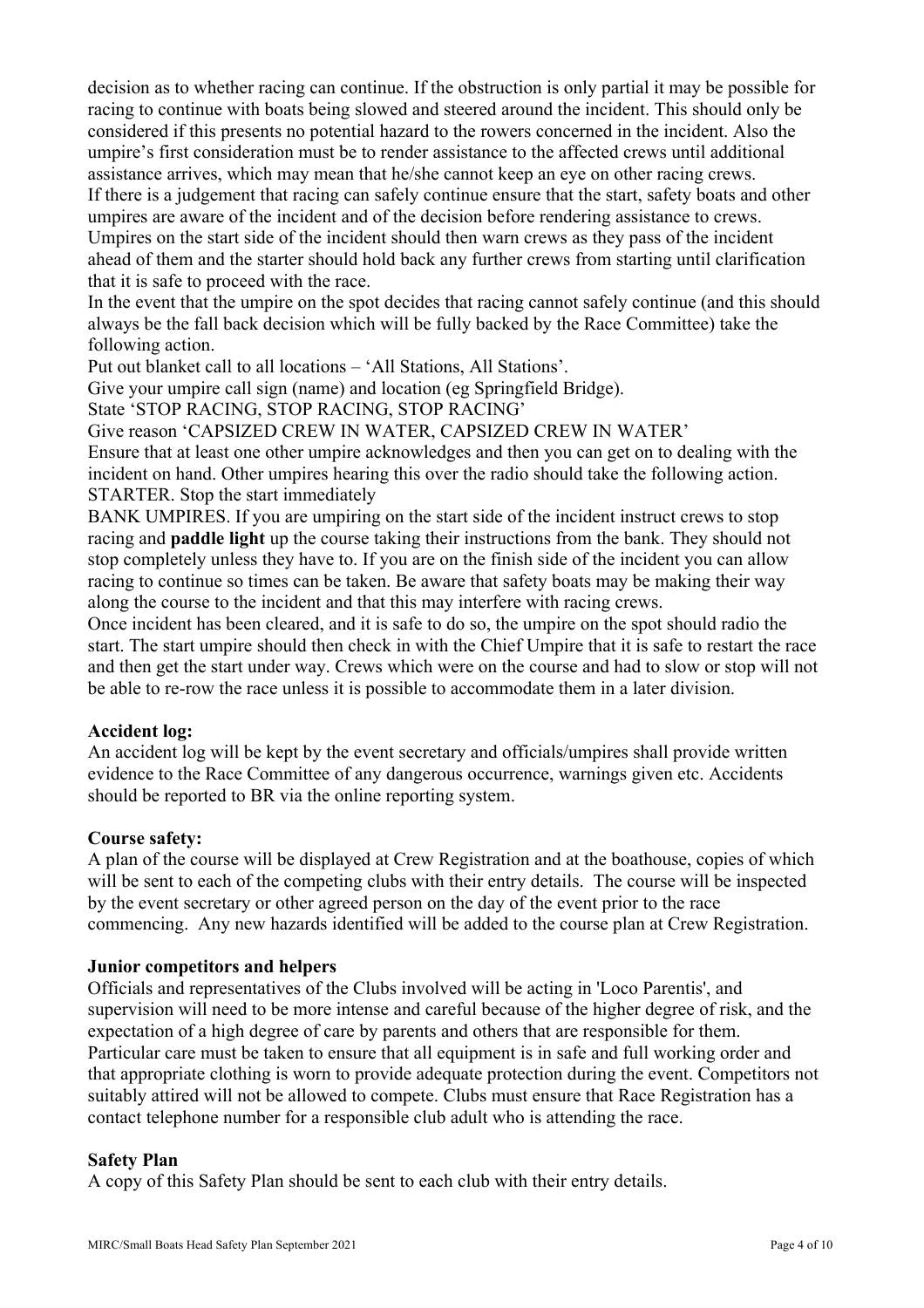Copies of the Safety Plan will be made available to each marshal, official and umpire who will be briefed on the contents together with their own specific responsibilities before commencement of the event.

The Race Committee Chairman and Crew Registration will have a mobile telephone to summon assistance if requested by a race official over the short wave radios.

#### **Showers are available within the MIRC changing rooms but due to Covid-19 restrictions they will only be open for use in an emergency. Competitors are reminded to bring a complete change of clothes with them on the day.**

Appendix One – Course Map Appendix Two – Position of Safety Boats Appendix Three - Circulation Patterns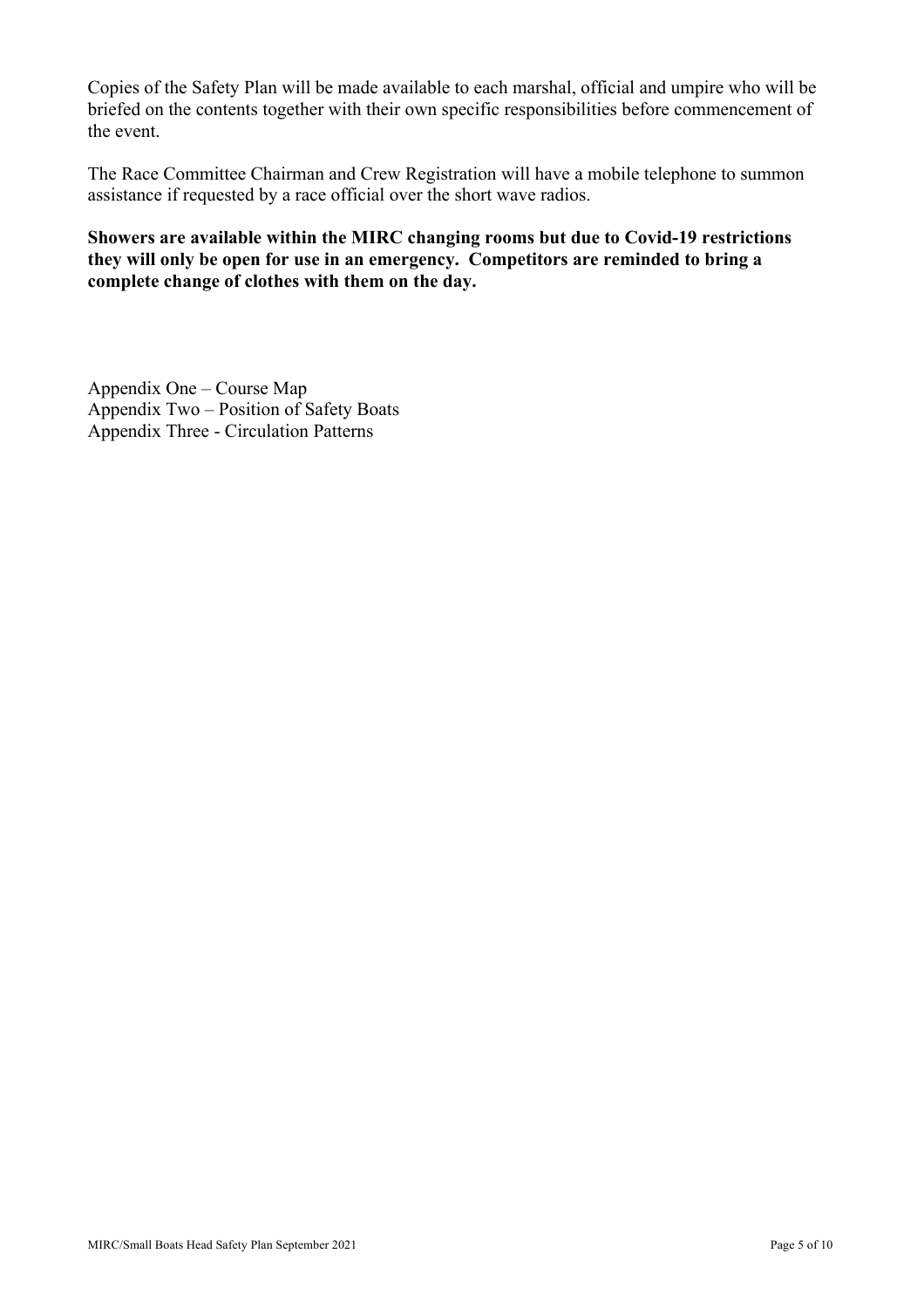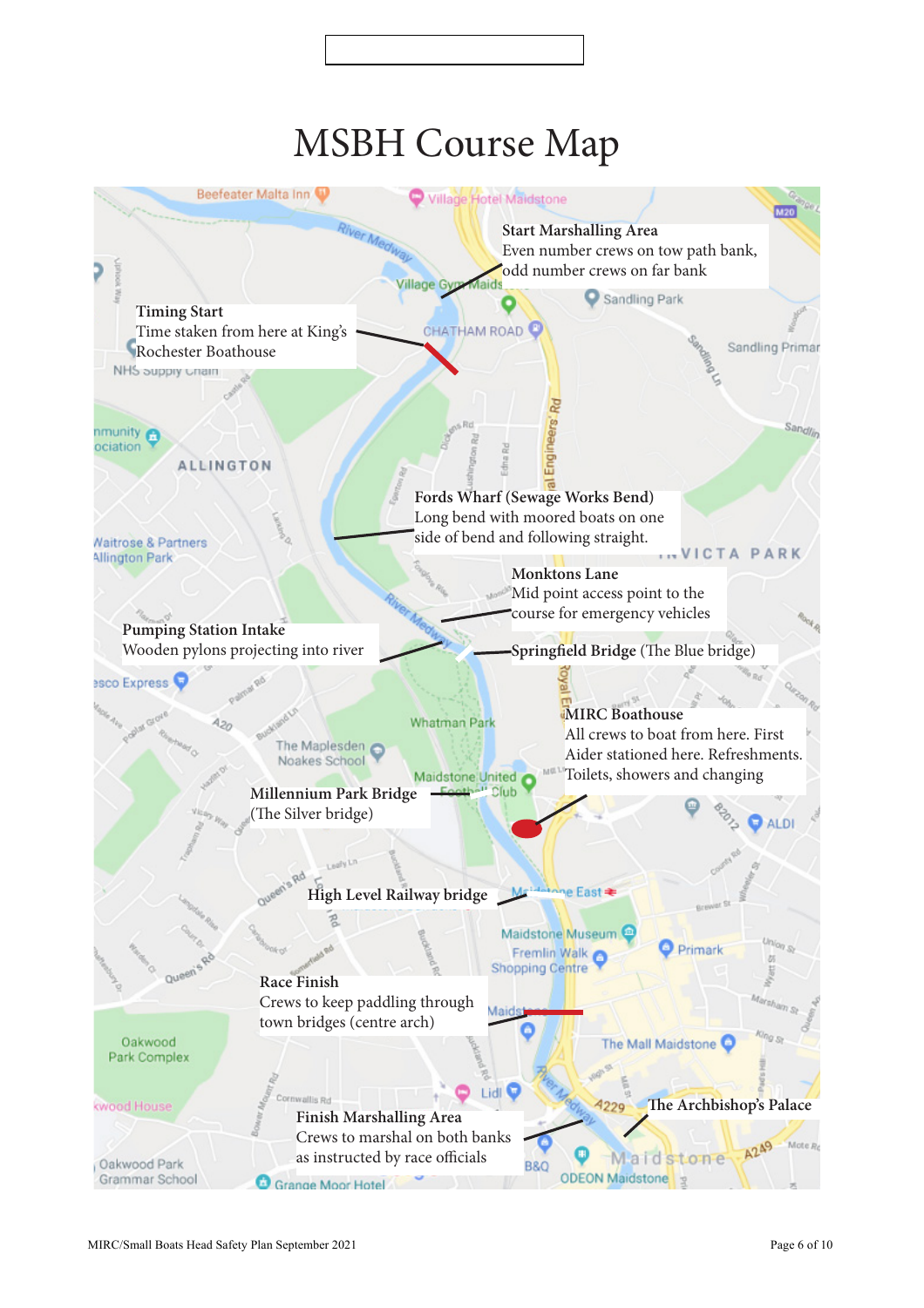# MSBH Safety Boat Locations

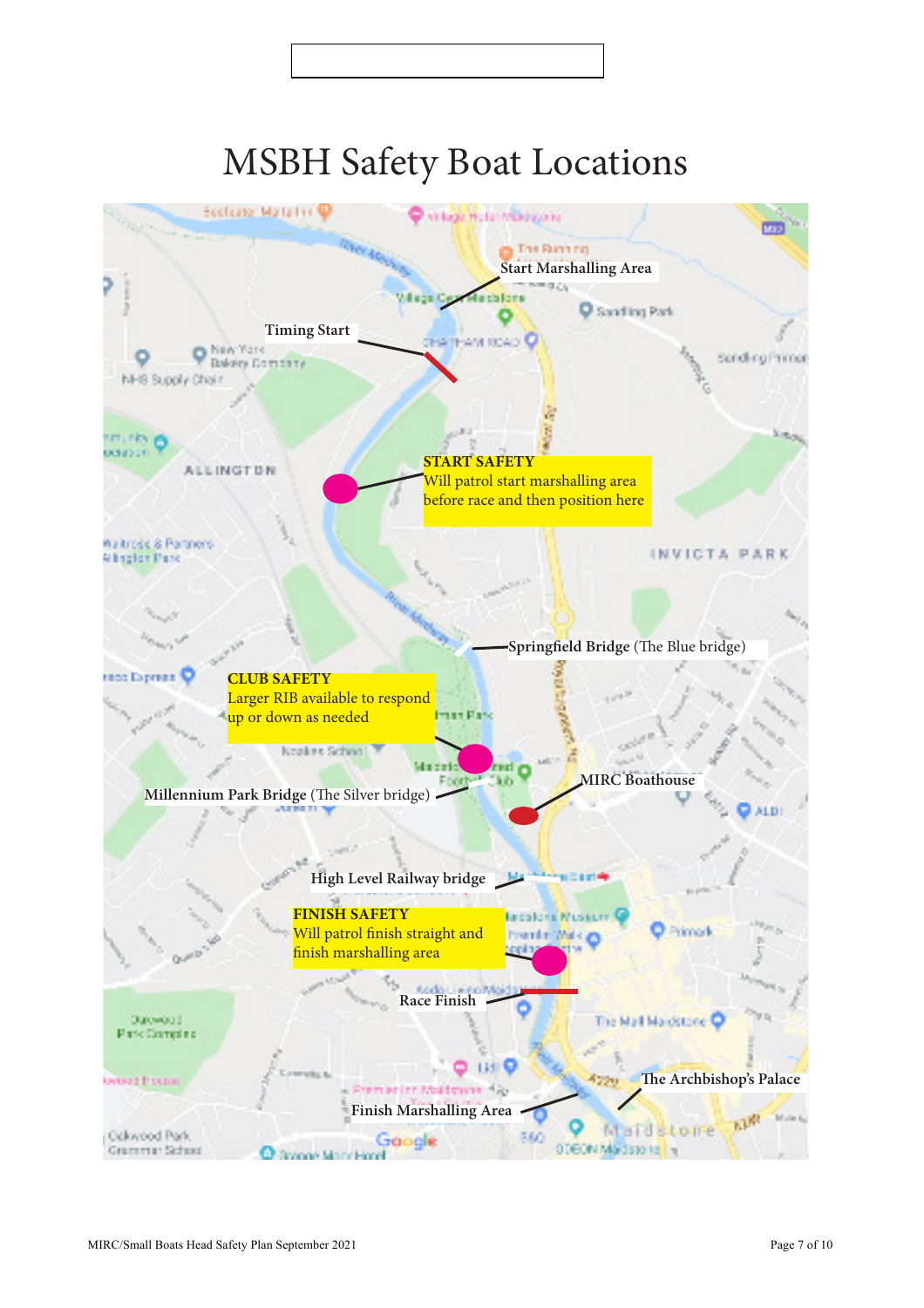# **MAIDSTONE HEAD OF THE RIVER – CIRCULATION DETAILS**

**BOATING AREA**



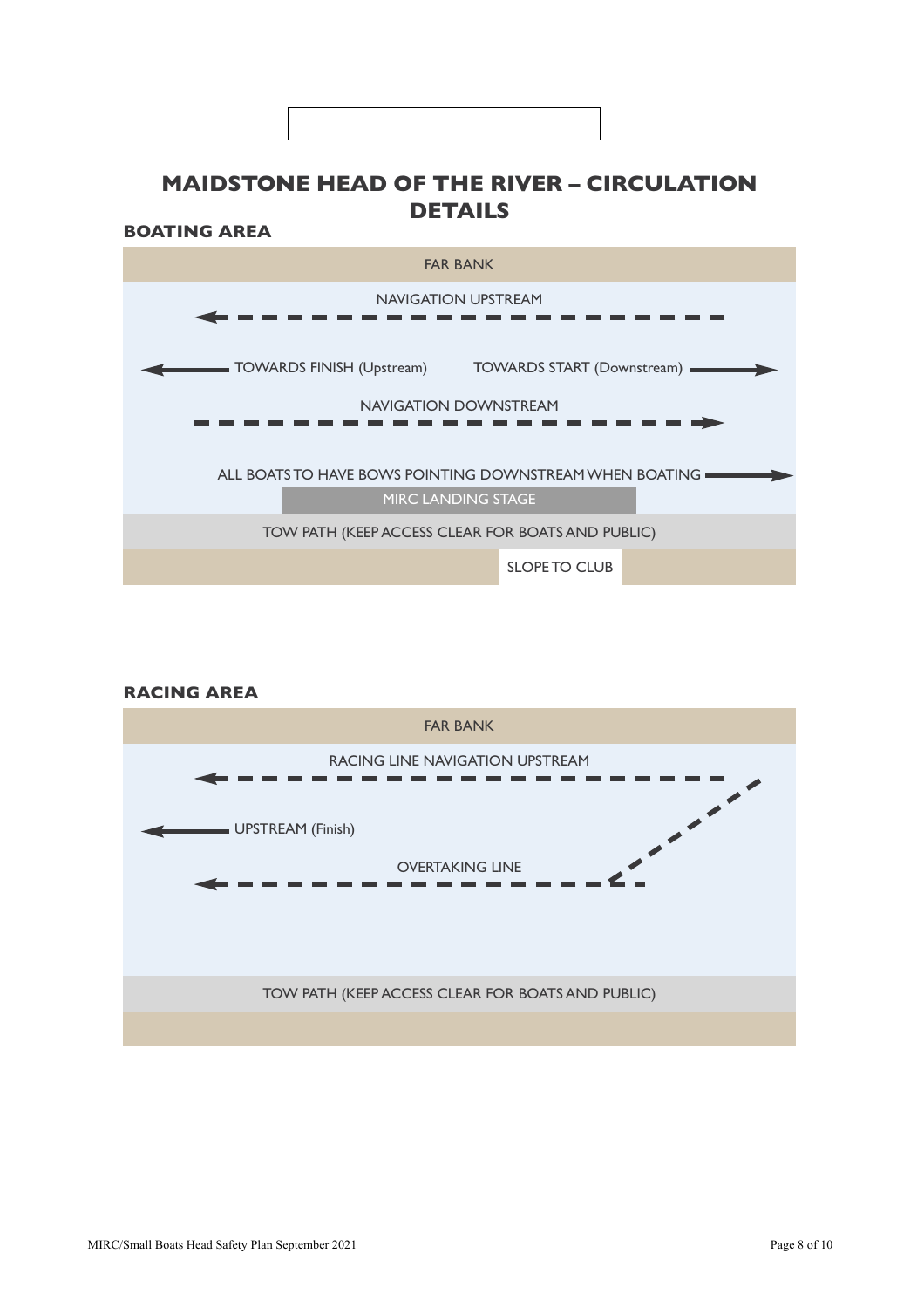